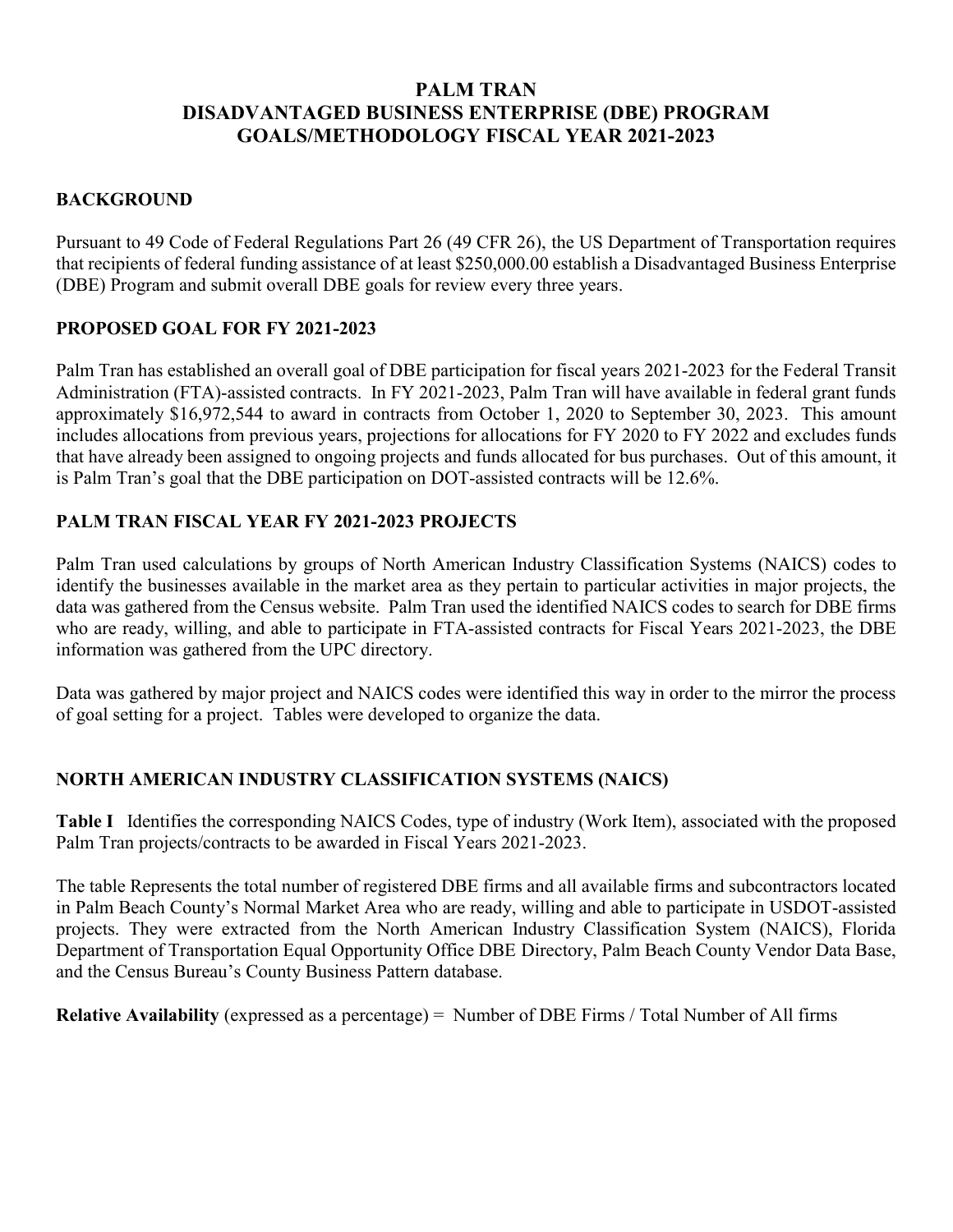# **TABLE I - RELATIVE DBE AVAILABILITY**

| <b>County Business Pattern</b> | <b>Historical</b>  |             | <b>Certified Relative DBE</b> |
|--------------------------------|--------------------|-------------|-------------------------------|
| # of Establishments            | <b>Market Area</b> | <b>DBEs</b> | Availability                  |

# **17,908 2363 13.20%**

| <b>NAICS Code</b> |                                                                  | <b>Broward</b> | Miami | <b>PBC</b> | <b>ALL BUSINESS</b> |     |        |
|-------------------|------------------------------------------------------------------|----------------|-------|------------|---------------------|-----|--------|
| 236220            | Commercial and Institutional Building Construction               | 283            | 329   | 196        | 808                 | 315 | 38.99% |
| 237310            | Paving, street, concrete Pads                                    | 34             | 66    | 26         | 126                 | 36  | 28.57% |
| 238190            | Other Foundation, Structure, and Building Exterior Contractors   | 52             | 74    | 52         | 178                 | 32  | 17.98% |
| 238210            | Electrical Contractors and Other Wiring Installation Contractors | 615            | 679   | 474        | 1,768               | 118 | 6.67%  |
| 238220            | Heating, ventilation and air-conditioning (HVAC) contractors     | 765            | 887   | 652        | 2,304               | 45  | 1.95%  |
| 238290            | <b>Other Building Equipment Contractors</b>                      | 58             | 70    | 36         | 164                 | 15  | 9.15%  |
| 238320            | Painting (except roof) contractors                               | 378            | 330   | 367        | 1,075               | 84  | 7.81%  |
| 238330            | <b>Flooring Contractors</b>                                      | 156            | 133   | 108        | 397                 | 23  | 5.79%  |
| 238990            | Paving, residential and commercial driveway and parking lot      | 259            | 268   | 303        | 830                 | 291 | 35.06% |
| 339950            | Signs and signboards (except paper, paperboard) manufacturing    | 39             | 57    | 32         | 128                 | 13  | 10.16% |
| 441110            | <b>New Car Dealers</b>                                           | 114            | 130   | 81         | 325                 | 0   | 0.00%  |
| 541320            | Land use planning services                                       | 53             | 55    | 88         | 196                 | 58  | 29.59% |
| 541330            | Engineering design services                                      | 495            | 602   | 376        | 1,473               | 377 | 25.59% |
| 541370            | Land surveying services                                          | 36             | 71    | 56         | 163                 | 57  | 34.97% |
| 541410            | Interior design consulting services                              | 217            | 363   | 243        | 823                 | 23  | 2.79%  |
| 541611            | Administrative Management and General Management Consulting Serv | 1123           | 1428  | 1005       | 3,556               | 321 | 9.03%  |
| 541614            | Transportation management consulting services                    | 104            | 172   | 66         | 342                 | 247 | 72.22% |
| 541690            | Safety/security consulting services                              | 242            | 266   | 233        | 741                 | 183 | 24.70% |
| 561730            | Landscape installation services                                  | 641            | 559   | 971        | 2,171               | 125 | 5.76%  |
| 811192            | Truck and bus washes                                             | 123            | 118   | 99         | 340                 | 0   | 0.00%  |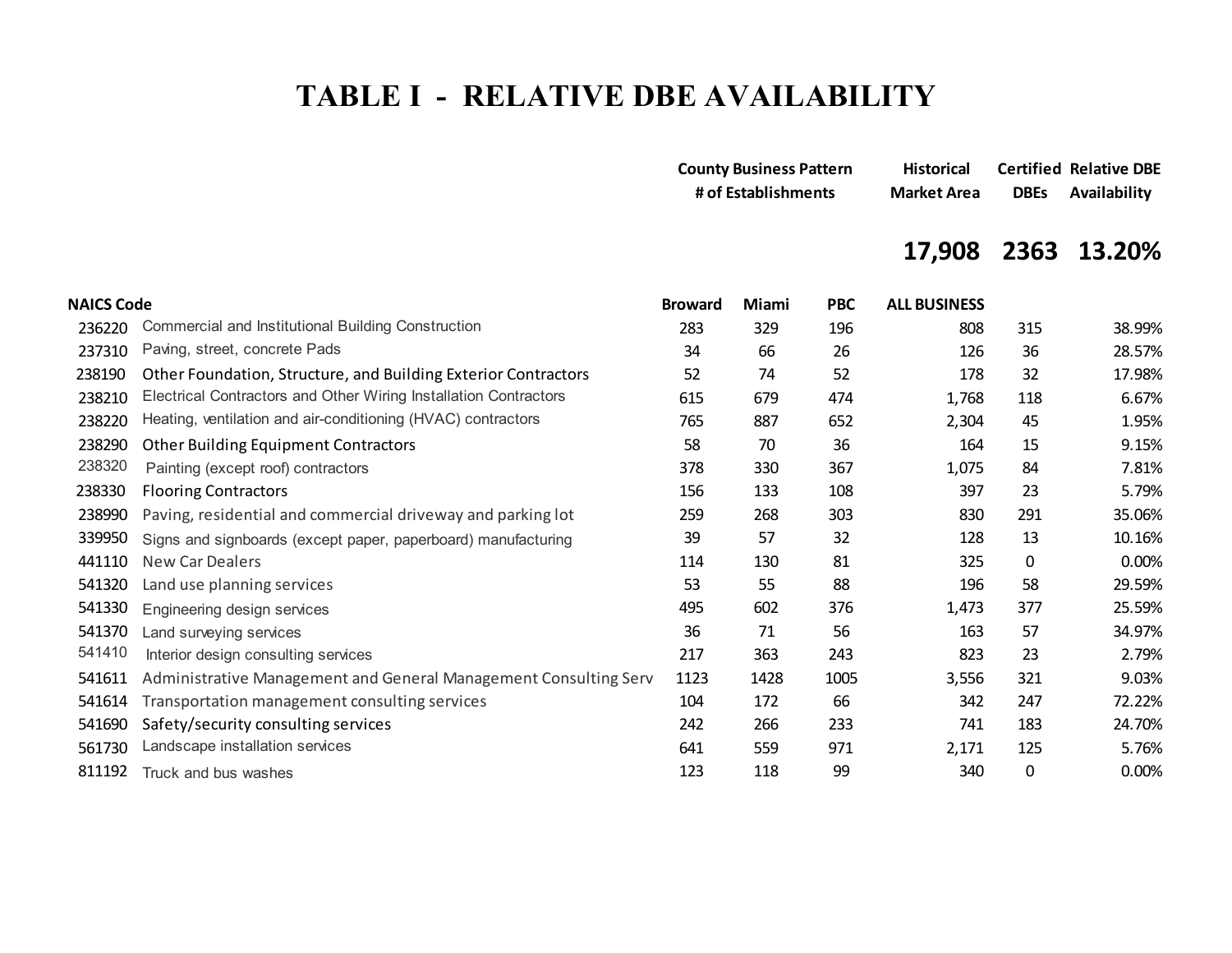# TABLE II

|                                                                                                                                                                                                                                                                                                                                                                                                                                                                                                                                                                                          |                                                                              | Funds<br>Available | <b>NAICS</b><br>Code | <b>Project Description</b>                                                     | <b>TABLE</b><br>% OF<br><b>TOTAL</b><br><b>FUNDS</b> | <b>TABLE II</b><br><b>RELATIVE</b><br><b>DBE</b><br><b>AVAILABILITY</b> | <b>TABLE I</b><br><b>BY TABLE II</b> | All Firms in Number of<br><b>MULTIPLIED</b> the Market<br>Area | Certified<br>DBE'S | Relative<br>DBE<br>Availability |
|------------------------------------------------------------------------------------------------------------------------------------------------------------------------------------------------------------------------------------------------------------------------------------------------------------------------------------------------------------------------------------------------------------------------------------------------------------------------------------------------------------------------------------------------------------------------------------------|------------------------------------------------------------------------------|--------------------|----------------------|--------------------------------------------------------------------------------|------------------------------------------------------|-------------------------------------------------------------------------|--------------------------------------|----------------------------------------------------------------|--------------------|---------------------------------|
| <b>Security Projects - Improvements</b>                                                                                                                                                                                                                                                                                                                                                                                                                                                                                                                                                  |                                                                              |                    |                      |                                                                                |                                                      |                                                                         |                                      |                                                                |                    |                                 |
| Security Assessment Consultant                                                                                                                                                                                                                                                                                                                                                                                                                                                                                                                                                           |                                                                              | \$                 |                      |                                                                                | 1.77%                                                | 24.70%                                                                  | 0.44%                                | 741                                                            | 183                | 24.70%                          |
| PLANNING & DEVELOPMENT                                                                                                                                                                                                                                                                                                                                                                                                                                                                                                                                                                   |                                                                              | 300,000            |                      | 541690 Safety/security consulting services                                     |                                                      |                                                                         |                                      |                                                                |                    |                                 |
| <b>GPC-General Planning Consultant</b>                                                                                                                                                                                                                                                                                                                                                                                                                                                                                                                                                   |                                                                              | \$<br>500,000      |                      | 541611 Administrative Management and General Management Consulting Servi 2.95% |                                                      | 9.03%                                                                   | 0.27%                                | 3556                                                           | 321                | 9.03%                           |
| <b>Revenue Vehicles</b>                                                                                                                                                                                                                                                                                                                                                                                                                                                                                                                                                                  |                                                                              |                    |                      |                                                                                |                                                      |                                                                         |                                      |                                                                |                    |                                 |
| <b>Gillig Buses</b>                                                                                                                                                                                                                                                                                                                                                                                                                                                                                                                                                                      |                                                                              | Ś.<br>6,050,000    |                      |                                                                                | 35.65%                                               |                                                                         |                                      |                                                                |                    |                                 |
| <b>Non-Revenue Vehicles</b>                                                                                                                                                                                                                                                                                                                                                                                                                                                                                                                                                              |                                                                              | \$<br>1,740,000    |                      | 441110 New Car Dealers                                                         | 10.25%                                               | 0.00%                                                                   | 0.00%                                | 325                                                            | $\Omega$           | 0.00%                           |
| Relief Vehicles-20                                                                                                                                                                                                                                                                                                                                                                                                                                                                                                                                                                       | Ś<br>30,000                                                                  |                    | \$600,000            |                                                                                |                                                      |                                                                         |                                      |                                                                |                    |                                 |
| SUV Supervisor Vehicles-10                                                                                                                                                                                                                                                                                                                                                                                                                                                                                                                                                               | \$<br>60,000                                                                 |                    | \$600,000            |                                                                                |                                                      |                                                                         |                                      |                                                                |                    |                                 |
| Pickup Truck - Maintenance Vehicles-6                                                                                                                                                                                                                                                                                                                                                                                                                                                                                                                                                    | Ś<br>90,000                                                                  |                    | \$540,000            |                                                                                |                                                      |                                                                         |                                      |                                                                |                    |                                 |
| <b>FACILITY Maintenance</b>                                                                                                                                                                                                                                                                                                                                                                                                                                                                                                                                                              |                                                                              |                    |                      |                                                                                |                                                      |                                                                         |                                      |                                                                |                    |                                 |
| BG Asphalt repair/reseal - Belle Glade                                                                                                                                                                                                                                                                                                                                                                                                                                                                                                                                                   |                                                                              | \$<br>300,000      | 238990               | Paving, residential and commercial driveway and parking lot                    | 1.77%                                                | 35.06%                                                                  | 0.62%                                | 830                                                            | 291                | 35.06%                          |
| BG Replace HVAC in Admin Bldg - Belle Glade                                                                                                                                                                                                                                                                                                                                                                                                                                                                                                                                              |                                                                              | \$<br>110,000      | 238220               | Heating, ventilation and air-conditioning (HVAC) contractors                   | 0.65%                                                | 1.95%                                                                   | 0.01%                                | 2304                                                           | 45                 | 1.95%                           |
| NC Parking Lot Lighting to LED - NC                                                                                                                                                                                                                                                                                                                                                                                                                                                                                                                                                      |                                                                              | \$<br>250,000      | 238210               | Electrical Contractors and Other Wiring Installation Contractors               | 1.47%                                                | 6.67%                                                                   | 0.10%                                | 1768                                                           | 118                | 6.67%                           |
| NC Remove and replace Palm Tran sign. Design an LED back lit sign, run wire and<br>install new sign.                                                                                                                                                                                                                                                                                                                                                                                                                                                                                     |                                                                              | \$<br>20,000       |                      | 238210 Electrical Contractors and Other Wiring Installation Contractors        | 0.12%                                                | 6.67%                                                                   | 0.01%                                | 1768                                                           | 118                | 6.67%                           |
| <b>NC</b> Repairs<br>PROJECT DESCRIPTION: Mill existing asphalt through out entire complex and install new. Pavement reconstruction including subgrades and paving base at specific locations through out employee<br>parking and bus parking areas. Repair and replacement of damaged D curbing. Install new striping and thermo signage to all area. Repairs to irrigation lines servicing islands and installation new<br>irrigation sleeves in the employee parking lot. Disposal of milled asphalt.<br>PROJECTED COSTS Based on estimate Gerwig and Associates Engineering Estimate |                                                                              | \$<br>1,347,819    |                      |                                                                                |                                                      |                                                                         |                                      |                                                                |                    |                                 |
| Engineering                                                                                                                                                                                                                                                                                                                                                                                                                                                                                                                                                                              | \$<br>281,456                                                                |                    |                      | 541330 Engineering design services                                             | 1.66%                                                | 25.59%                                                                  | 0.42%                                | 1473                                                           | 377                | 25.59%                          |
| General Conditions, MOT, Testing, Surveying, Bonding and Insurance                                                                                                                                                                                                                                                                                                                                                                                                                                                                                                                       | Ŝ<br>103,500                                                                 |                    | 541370               | Land surveying services                                                        | 0.61%                                                | 34.97%                                                                  | 0.21%                                | 163                                                            | 57                 | 34.97%                          |
| Pavement Repairs, Mil and Overlay, subgrade repairs, curbing, etc.                                                                                                                                                                                                                                                                                                                                                                                                                                                                                                                       | \$<br>720,125                                                                |                    | 238990               | Paving, residential and commercial driveway and parking lot                    | 4.24%                                                | 35.06%                                                                  | 1.49%                                | 830                                                            | 291                | 35.06%                          |
| Signing and Marking                                                                                                                                                                                                                                                                                                                                                                                                                                                                                                                                                                      | 17,225<br>Ŝ.                                                                 |                    |                      | 339950 Signs and signboards (except paper, paperboard) manufacturing           | 0.10%                                                | 10.16%                                                                  | 0.01%                                | 128                                                            | 13                 | 10.16%                          |
| <b>Irrigation Repairs</b>                                                                                                                                                                                                                                                                                                                                                                                                                                                                                                                                                                | Ŝ.<br>50,000                                                                 |                    |                      | 238220 Sprinkler system, building, installation                                | 0.29%                                                | 1.95%                                                                   | 0.01%                                | 2304                                                           | 45                 | 1.95%                           |
| Contingency (15%) < Engineering                                                                                                                                                                                                                                                                                                                                                                                                                                                                                                                                                          | \$<br>126,877                                                                |                    |                      |                                                                                |                                                      |                                                                         |                                      |                                                                |                    |                                 |
| Staff Cost (5%) < Engineering                                                                                                                                                                                                                                                                                                                                                                                                                                                                                                                                                            | Ŝ<br>48,636                                                                  |                    |                      |                                                                                |                                                      |                                                                         |                                      |                                                                |                    |                                 |
| NC Interior & Exterior Painting                                                                                                                                                                                                                                                                                                                                                                                                                                                                                                                                                          |                                                                              | S<br>274,000.00    | 238320               | Painting (except roof) contractors                                             | 1.61%                                                | 7.81%                                                                   | 0.13%                                | 1075                                                           | 84                 | 7.81%                           |
| NC Resurface Shop Floors - Maintenance                                                                                                                                                                                                                                                                                                                                                                                                                                                                                                                                                   |                                                                              | 300,725.00<br>S    | 238330               | <b>Flooring Contractors</b>                                                    | 1.77%                                                | 5.79%                                                                   | 0.10%                                | 397                                                            | 23                 | 5.79%                           |
| NC Planning Reorganization of Interior Space Consultant                                                                                                                                                                                                                                                                                                                                                                                                                                                                                                                                  |                                                                              | 300,000.00<br>S    |                      | 541410 Interior design consulting services                                     | 1.77%                                                | 2.79%                                                                   | 0.05%                                | 823                                                            | 23                 | 2.79%                           |
|                                                                                                                                                                                                                                                                                                                                                                                                                                                                                                                                                                                          |                                                                              |                    |                      |                                                                                |                                                      |                                                                         |                                      |                                                                |                    |                                 |
| NC Upgrade Electrical - Maintenance                                                                                                                                                                                                                                                                                                                                                                                                                                                                                                                                                      |                                                                              | \$<br>200,000      |                      | 238210 Electrical Contractors and Other Wiring Installation Contractors        | 1.18%                                                | 6.67%                                                                   | 0.08%                                | 1768                                                           | 118                | 6.67%                           |
| NC Replace Fuel and Bus Wash Island Structures                                                                                                                                                                                                                                                                                                                                                                                                                                                                                                                                           |                                                                              | \$<br>1,000,000    |                      | 238290 Other Building Equipment Contractors                                    | 5.89%                                                | 9.15%                                                                   | 0.54%                                | 164                                                            | 15                 | 9.15%                           |
|                                                                                                                                                                                                                                                                                                                                                                                                                                                                                                                                                                                          |                                                                              | Ś<br>600,000       |                      | 811192 Truck and bus washes                                                    | 3.54%                                                | 0.00%                                                                   | 0.00%                                | 340                                                            | $\mathbf 0$        | 0.00%                           |
| NC Refresh Atriums<br>Remove Rocks, add AstroTurf<br>Add commercial Sun Sails for Shade                                                                                                                                                                                                                                                                                                                                                                                                                                                                                                  |                                                                              | \$.<br>80,000      |                      | 561730 Landscape installation services                                         | 0.47%                                                | 5.76%                                                                   | 0.03%                                | 2171                                                           | 125                | 5.76%                           |
| NC Add Mezzanine Floor to end of Shop                                                                                                                                                                                                                                                                                                                                                                                                                                                                                                                                                    |                                                                              | \$<br>600,000      |                      | 236220 Commercial and Institutional Building Construction                      | 3.54%                                                | 38.99%                                                                  | 1.38%                                | 808                                                            | 315                | 38.99%                          |
| <b>Transit Amenities</b>                                                                                                                                                                                                                                                                                                                                                                                                                                                                                                                                                                 |                                                                              |                    |                      |                                                                                |                                                      |                                                                         |                                      |                                                                |                    |                                 |
| Shelters                                                                                                                                                                                                                                                                                                                                                                                                                                                                                                                                                                                 |                                                                              | 2,000,000<br>\$    |                      | 236220 Commercial and Institutional Building Construction                      | 11.78%                                               | 38.99%                                                                  | 4.59%                                | 808                                                            | 315                | 38.99%                          |
| <b>ADA Pads</b>                                                                                                                                                                                                                                                                                                                                                                                                                                                                                                                                                                          |                                                                              | Ś.<br>1,000,000    |                      | 237310 Paving, street, concrete Pads                                           | 5.89%                                                | 28.57%                                                                  | 1.68%                                | 126                                                            | 36                 | 28.57%                          |
| <b>Funds Projected for Competitive Procurement</b>                                                                                                                                                                                                                                                                                                                                                                                                                                                                                                                                       | \$16,972,544<br><b>WEIGHTED PERCENTAGE PER CATEGORY - BASE FIGURE 12.16%</b> |                    |                      |                                                                                |                                                      |                                                                         |                                      |                                                                |                    |                                 |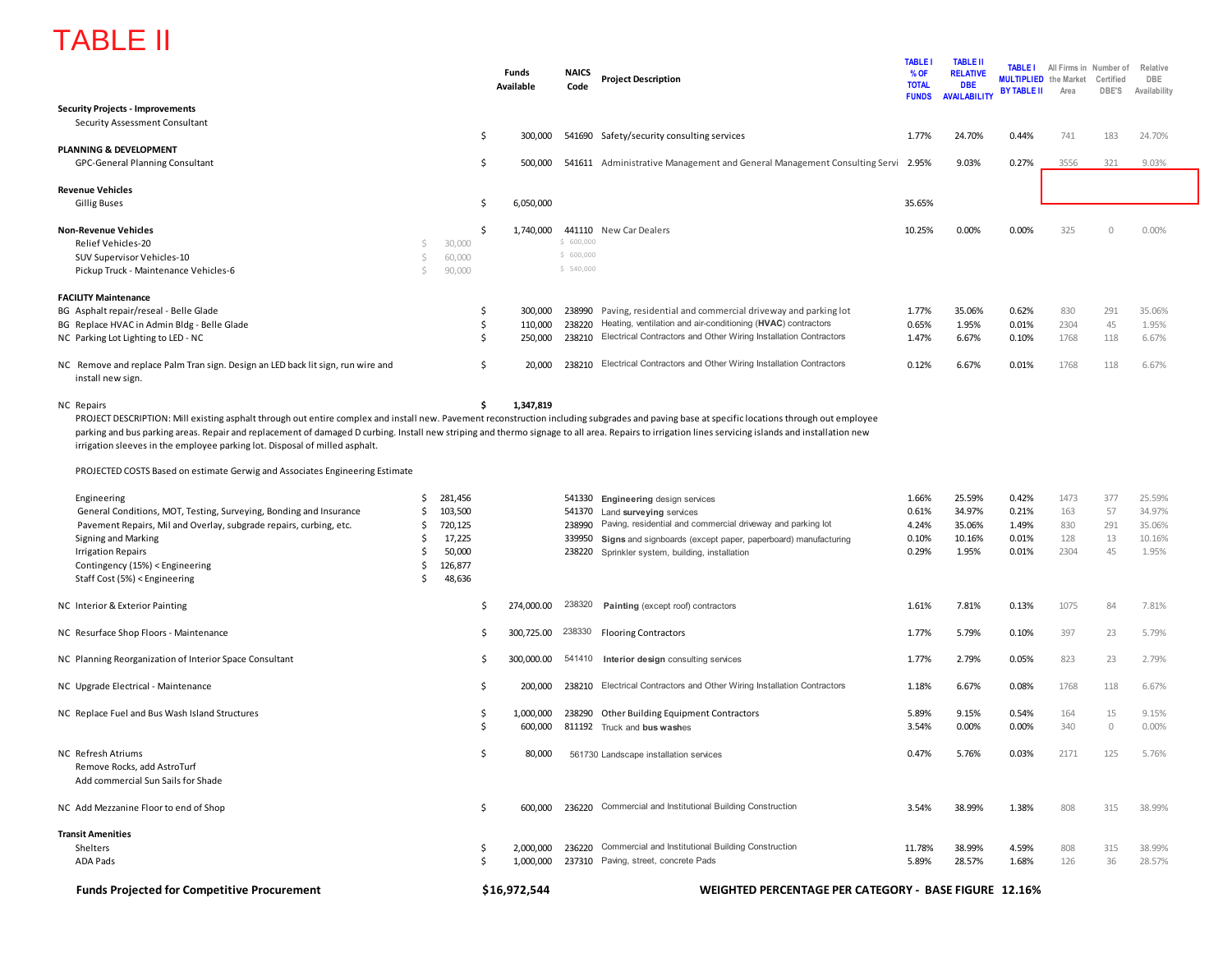### **Table II**

Palm Tran has in previous years used a Weighted Average to develop a Base Figure. This was determined by multiplying the estimated percentage of total dollars expected to be expended within each NAICS on DOT-assisted contracts to be awarded in FY-2021-2023 by the Percentage of DBE firms and subcontractors in each NAICS category and separated by each project. **(Table II)**.

Palm Tran's Base Figure calculated on Table II is 12.16%; a number based on the relative availability of DBEs by each project. The DBE Goal Base figure for FY 2021-2023 will be 12.16%.

The weighted percentage average for each listed NAICS Code was calculated as follows:

Multiplying the estimated percentage of total dollars expected to be expended within each NAICS category on DOT-assisted contracts to be awarded in FY-2021-2023 by the Percentage of DBE firms available in each NAICS category.

The following calculation has been used to arrive at a Base Figure of the goal setting process: Using Weighted Average to develop a base figure is calculated as follows:

(Percent of Total Dollars) X (% Available DBE Firms) all NAICS categories are added = Total 12.16

The relative availability is greater than the calculated relative availability shown on Table II.

Palm Beach County and Palm Tran, in association with the organization Palm Beach Partners, continue to participate in the annual Matchmaker Conference & Expo with the goal to bring State, County and Local Government Agencies, major corporations and small businesses together to match the multitude of disciplines needed to participate on major contracts. We are certain the conference will allow us to identify new partners that can provide the services and supplies we need. Small businesses sometimes are not aware of how to complete the proper DBE certification in order to be able to participate in our federally funded projects.

The next Matchmaker Conference will be held on September 2021.

# **PROCESS**

Palm Tran is required to submit its overall DBE goals for Fiscal Years 2021-2023 to The Federal Transit Administration (FTA) every three years, except in cases where a recipient submits a project goal. The current DBE Goal for Fiscal Years 2018-2020 expires on November 30<sup>th</sup>, 2020.

The DBE Overall Goal is posted on Palm Tran's website: www.palmtran.org. The notice to the public included an e-mail address to which comments may be sent, and the methodology is available on the same site. Palm Tran also reached out to certified DBEs doing business under the NAICS categories identified at the beginning of the goal setting process. Palm Tran sent those DBEs a notice of the DBE goal publication, including information on how to register with the County to receive notices about future contract opportunities.

During the current pandemic, in addition to publication and email communication, Palm Beach County organized a drive through event to promote the use of Small Businesses in Palm Beach County Contracts.